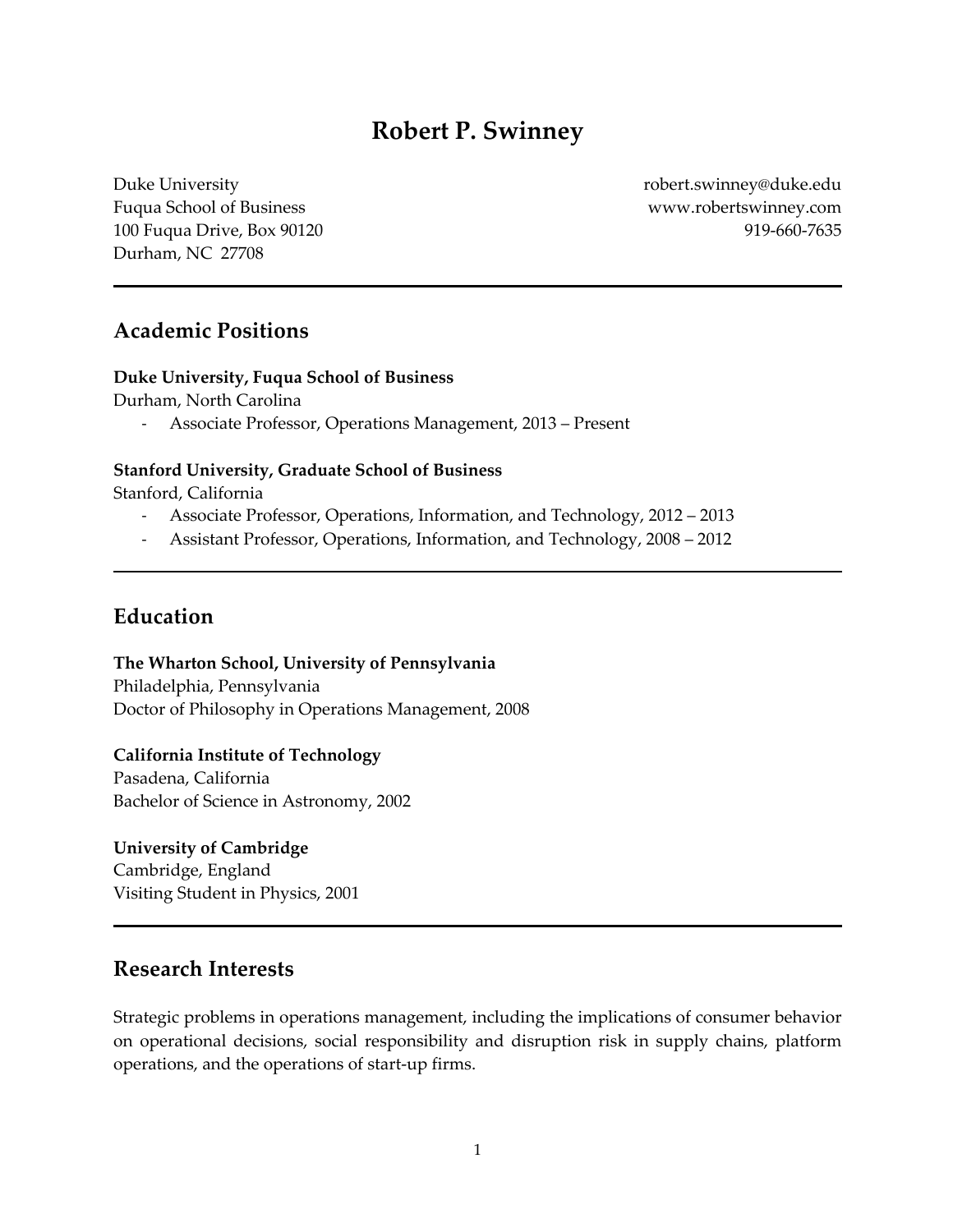# **Journal Publications**

- 1. "Long-Term Contracts Under the Threat of Supplier Default," Robert Swinney and Serguei Netessine, *Manufacturing & Service Operations Management*, Vol. 11, No. 1, Winter 2009.
- 2. "Purchasing, Pricing, and Quick Response in the Presence of Strategic Consumers," Gérard Cachon and Robert Swinney, *Management Science*, Vol. 55, No. 3, March 2009.
- 3. "The Value of Fast Fashion: Quick Response, Enhanced Design, and Strategic Consumer Behavior," Gérard Cachon and Robert Swinney, *Management Science*, Vol. 57, No. 4, April 2011.
- 4. "Capacity Investment Timing by Start-ups and Established Firms in New Markets," Robert Swinney, Gérard Cachon, and Serguei Netessine, *Management Science*, Vol. 57, No. 4, April 2011.
- 5. "Selling to Strategic Consumers when Product Value is Uncertain: The Value of Matching Supply and Demand," Robert Swinney, *Management Science*, Vol. 57, No. 10, October 2011.
- 6. "Responsible Sourcing in Supply Chains," Ruixue Guo, Hau Lee, and Robert Swinney, *Management Science*, Vol. 62, No. 9, September 2016.
- 7. "Disruption Risk and Optimal Sourcing in Multitier Supply Networks," with Erjie Ang, Dan Iancu, and Robert Swinney, *Management Science*, Vol. 63, No. 8, August 2017.
- 8. "Product Quality in a Distribution Channel with Inventory Risk," with Kinshuk Jerath, Sang-Hyun Kim, and Robert Swinney, *Marketing Science*, Vol. 36, No. 5, September-October 2017.
- 9. "Becoming Strategic: Endogenous Consumer Time Preferences and Multiperiod Pricing," Arian Aflaki, Pnina Feldman, and Robert Swinney, *Operations Research*, Vol. 68, No. 4, July-August 2020.
- 10. "Signaling to the Crowd: Private Quality Information and Rewards-Based Crowdfunding," Soudipta Chakraborty and Robert Swinney, *Manufacturing & Service Operations Management*, Vol. 23, No. 1, January-February 2021.
- 11. "Inventory Integration with Rational Consumers," Arian Aflaki and Robert Swinney, *Operations Research*, Vol. 69, No. 4, July-August 2021.
- 12. "Intertemporal Content Variation with Customer Learning," Fernando Bernstein, Soudipta Chakraborty, and Robert Swinney, forthcoming in *Manufacturing & Service Operations Management*.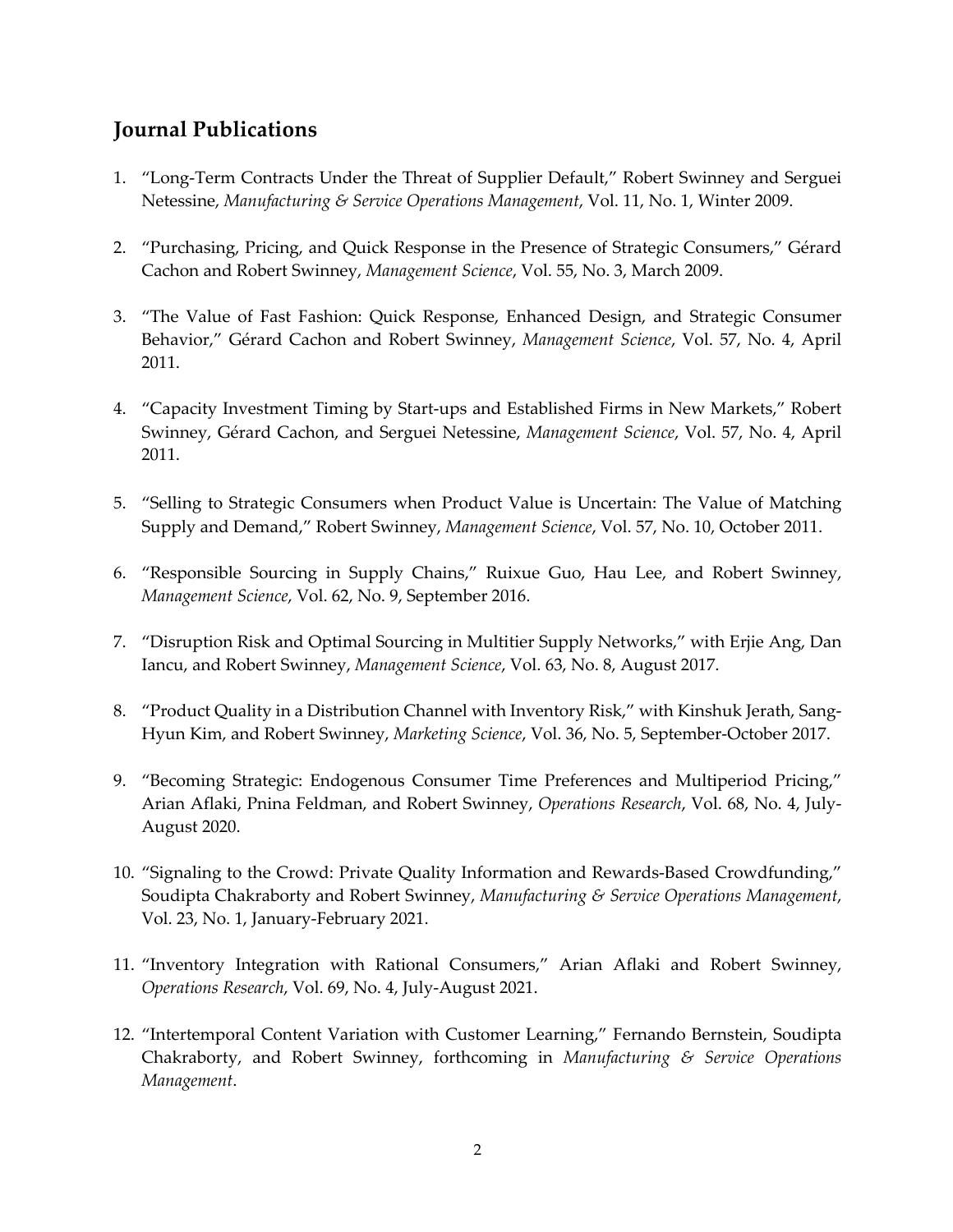- 13. "Managing Social Responsibility in Multitier Supply Chains," Lu Huang, Jeannette Song, and Robert Swinney, forthcoming in *Manufacturing & Service Operations Management* (Special Issue on Responsible Research in Operations Management).
- 14. "Managing Relationships Between Restaurants and Food Delivery Platforms: Conflict, Contracts, and Coordination," Pnina Feldman, Andrew Frazelle, and Robert Swinney (2021), forthcoming in *Management Science*.

# **Working Papers**

- 1. "Revenue Sharing and Subscription Platforms for Digital Content Distribution," Zhenhuan Lei and Robert Swinney (2019).
- 2. "Designing Rewards-Based Crowdfunding Campaigns for Strategic (but Distracted) Contributors," Soudipta Chakraborty, Anyi Ma, and Robert Swinney (2021).
- 3. "Are Fast Supply Chains Sustainable?" Ali Kaan Tuna and Robert Swinney (2021).

# **Other Publications**

- 1. "Novel technique for ultra-sensitive determination of trace elements in organic scintillators," Z. Djurcic, D. Glasgow, L.-W. Hu, R. D. McKeown, A. Piepke, R. Swinney, and B. Tipton, *Nuclear Instruments and Methods in Physics Research Section A: Accelerators, Spectrometers, Detectors, and Associated Equipment*, Vol. 507, No. 3, July 2003, pp. 680-690.
- 2. "The Impact of Strategic Consumer Behavior on the Value of Operational Flexibility," Gérard Cachon and Robert Swinney, Chapter 14 in *Consumer-Driven Demand and Operations Management Models*, S. Netessine and C. Tang eds., Springer, 2009.

# **Teaching**

### **Duke University, Fuqua School of Business**

### *MBA Courses*

- Technological Transformation of Business (Core), Daytime MBA (with Saša Pekeč)
- Operations Management (Core), Daytime MBA, WEMBA, Nazarbayev
- Operations Strategy (Elective), Daytime MBA

### *Doctoral Courses*

- Supply Chain Models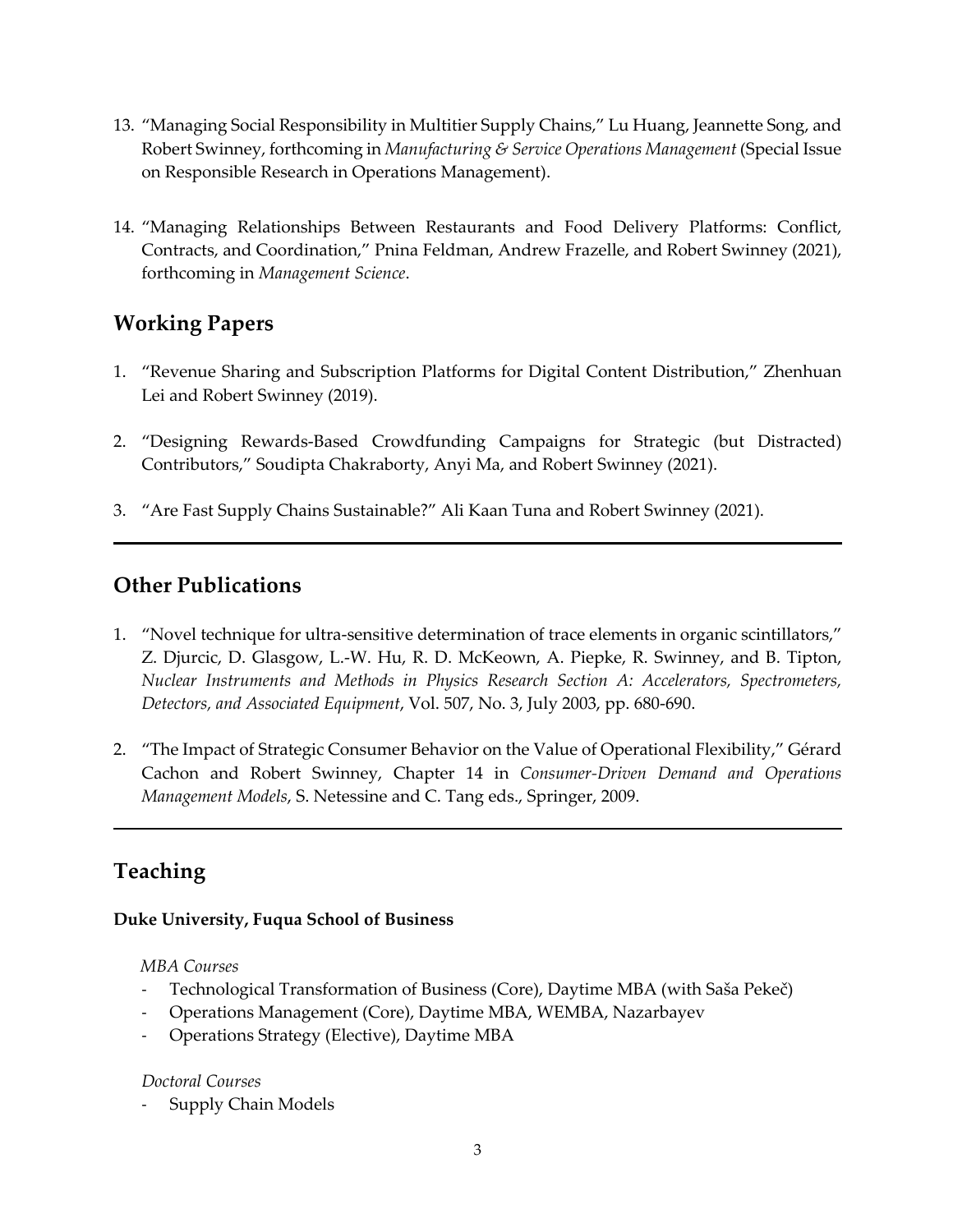- Emerging Topics in Operations Management (with OM faculty)

### *Executive Education*

- Leading Business Strategy through Operational Excellence (with Fernando Bernstein and Kevin Shang)

### **Stanford University, Graduate School of Business**

### *MBA, Masters, and Summer Courses*

- Operations (Core), MBA, Sloan Master's Program
- Operations, Summer Institute for General Management

### *Doctoral Courses*

- Foundations of Supply Chain Management (with Hau Lee)

## **Student Service**

### **Doctoral Advising (Year; Placement)**

- Ruixue Guo (2015; Coupang)
- Arian Aflaki (2017; University of Pittsburgh)
- Zhenhuan Lei (2019; Capital One)
- Soudipta Chakraborty (2020; University of Kansas)
- Ali Kaan Tuna (expected 2023)

### **Doctoral Collaborators (Non-Advisees)**

- Erjie Ang (2015; Facebook)
- Lu Huang (2015; Google)
- Andrew Frazelle (2018; UT Dallas)

### **Doctoral Committees**

- Yanchong Karen Zheng (2011; MIT Sloan)
- Ozlem Bilginer (2011; Amazon)
- Hugo Mora (2012; Nike)
- Daniel Greenia (2012; IBM)
- Adem Orsdemir (2014; UC Riverside)
- Safak Yucel (2016; Georgetown)
- Yan Shang (2016; Facebook)
- Sajad Modaresi (2018; UNC)
- Andrew Frazelle (2018; UT Dallas)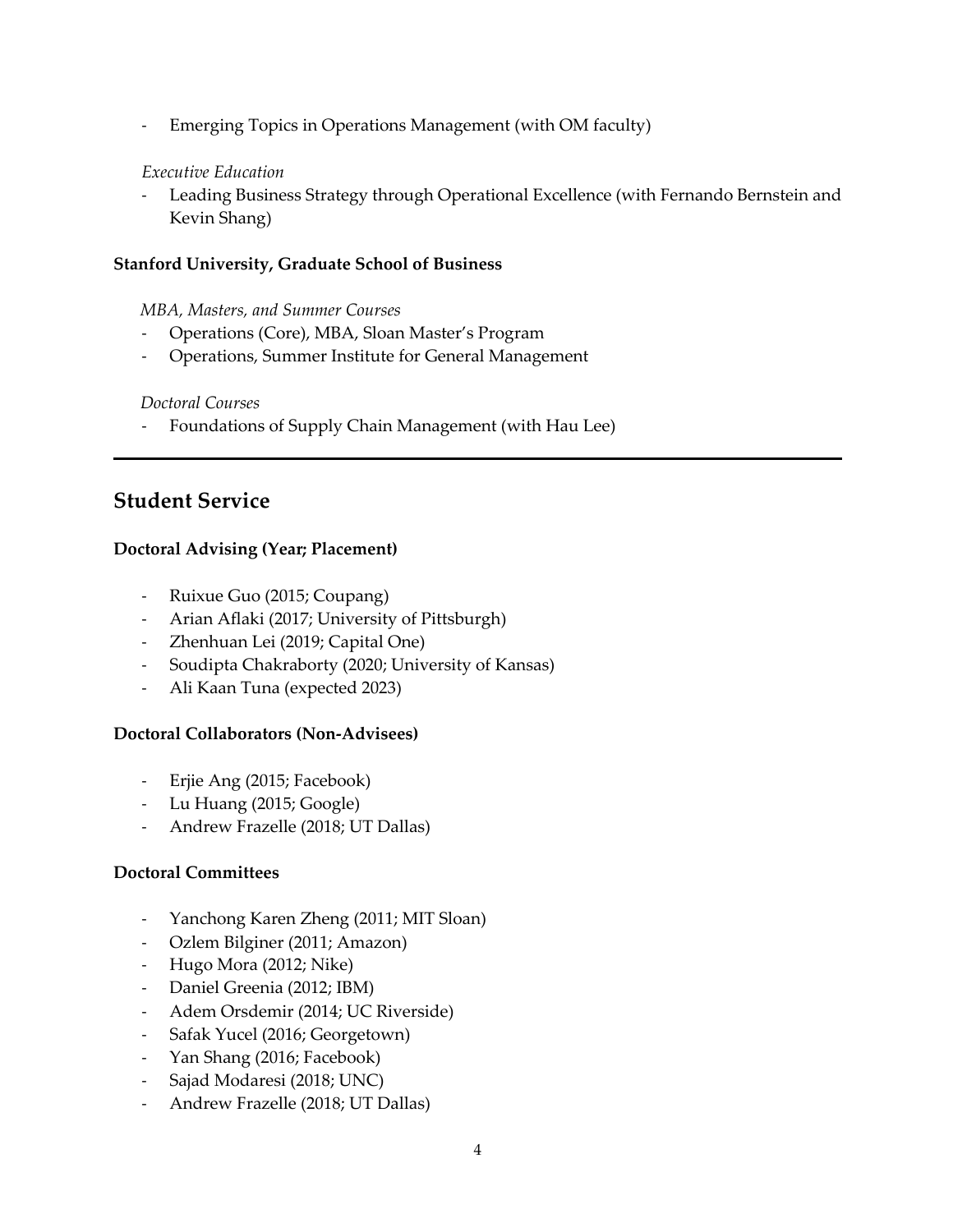### **Masters**

- Duke Fuqua, Stanford MBA, and Stanford Sloan Fellow independent study projects

## **Other Experience**

**Development Analyst** ProSys Information Systems (2003) Norcross, Georgia

**Undergraduate Research Fellow** California Institute of Technology (2000 – 2002) Pasadena, California

# **Invited Seminars**

McGill University, Desautels Faculty of Management (January 2022) University of Michigan, Stephen M. Ross School of Business (April 2021) Temple University, Fox School of Business (March 2021) University of California, Riverside, School of Business (February 2021) London Business School (October 2020) Boston College, Wallace E. Carroll School of Management (October 2020) City University of New York, Baruch College, Zicklin School of Business (May 2018) Georgia Institute of Technology, Scheller College of Business (April 2018) University of North Carolina, Charlotte, Belk College of Business (November 2017) University of British Columbia, Sauder School of Business (October 2017) The Wharton School, University of Pennsylvania (March 2017) Cornell University, Samuel Curtis Johnson Graduate School of Management (March 2017) University of Washington, Michael G. Foster School of Business (March 2017) University of Florida, Warrington College of Business Administration (November 2016) Georgetown University, McDonough School of Business (October 2016) University of Texas at Austin, McCombs School of Business (September 2016) University of California, Los Angeles, Anderson School of Management (September 2016) University of Utah, David Eccles School of Business (November 2015) University of Minnesota, Carlson School of Management (October 2015) Penn State University, Smeal College of Business (September 2015) INSEAD Singapore (April 2014) Singapore Management University (April 2014) University of North Carolina, Kenan-Flagler School of Business (November 2013) Duke University, Fuqua School of Business (March 2013)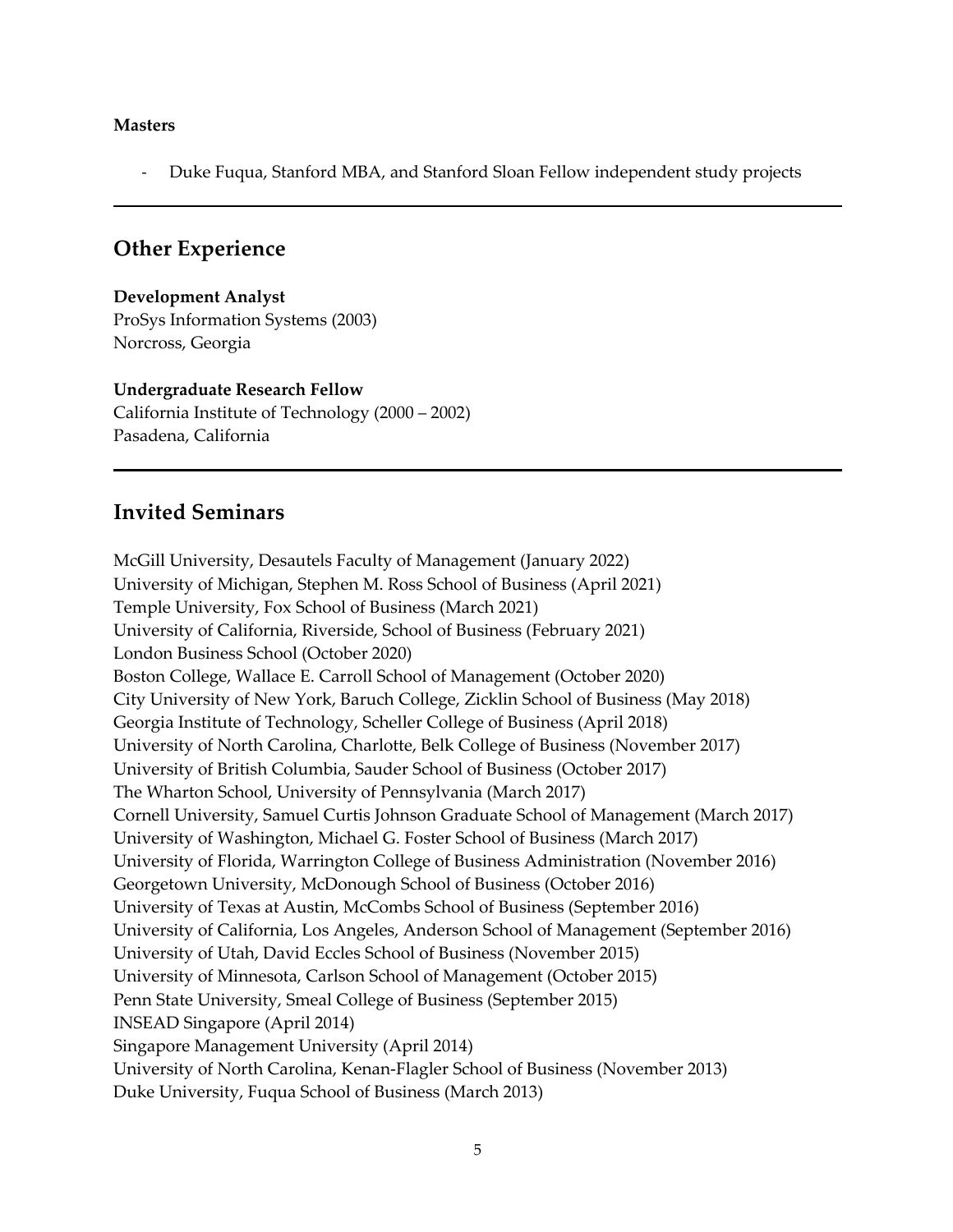Hong Kong University of Science and Technology (March 2013) University of Washington, Michael G. Foster School of Business (February 2012) Harvard Business School (October 2011) University of California, Berkeley, Haas School of Business (September 2011) University of Southern California, Marshall School of Business (February 2011) Stanford University, Graduate School of Business (February 2008) Duke University, Fuqua School of Business (February 2008) Columbia University, Graduate School of Business (February 2008) University of Chicago, Graduate School of Business (February 2008) Northwestern University, Kellogg School of Management (February 2008) Washington University in St. Louis, Olin School (January 2008) London Business School (January 2008) University of Washington, Michael G. Foster School of Business (January 2008) New York University, Stern School (January 2008) University of Rochester, Simon School (January 2008) University of Texas at Dallas, School of Management (January 2008)

## **Internal Seminars**

Duke University, Fuqua School of Business (July 2015) Stanford University, Graduate School of Business (May 2013) Stanford University, Graduate School of Business (October 2010)

## **Conference Presentations**

*Intertemporal Content Variation with Customer Learning*: 2021 INFORMS Annual Meeting (Anaheim, CA)

*Revenue Sharing and Subscription Platforms for Digital Content Distribution:* 2019 MSOM Annual Meeting (Singapore), 2019 INFORMS Annual Meeting (Seattle, WA)

*Designing Rewards-Based Crowdfunding Campaigns for Strategic Contributors*: 2016 INFORMS Annual Meeting (Nashville, TN), 2017 MSOM Annual Meeting (Chapel Hill, NC)

*Should Consumers Be Strategic:* 2016 MSOM Annual Meeting (Auckland, New Zealand)

*Managing Social Responsibility in Multi-tier Supply Chains:* 2015 MSOM Annual Meeting (Toronto, Canada), 2015 INFORMS Annual Meeting (Philadelphia, PA), 2017 INFORMS Annual Meeting (Houston, TX)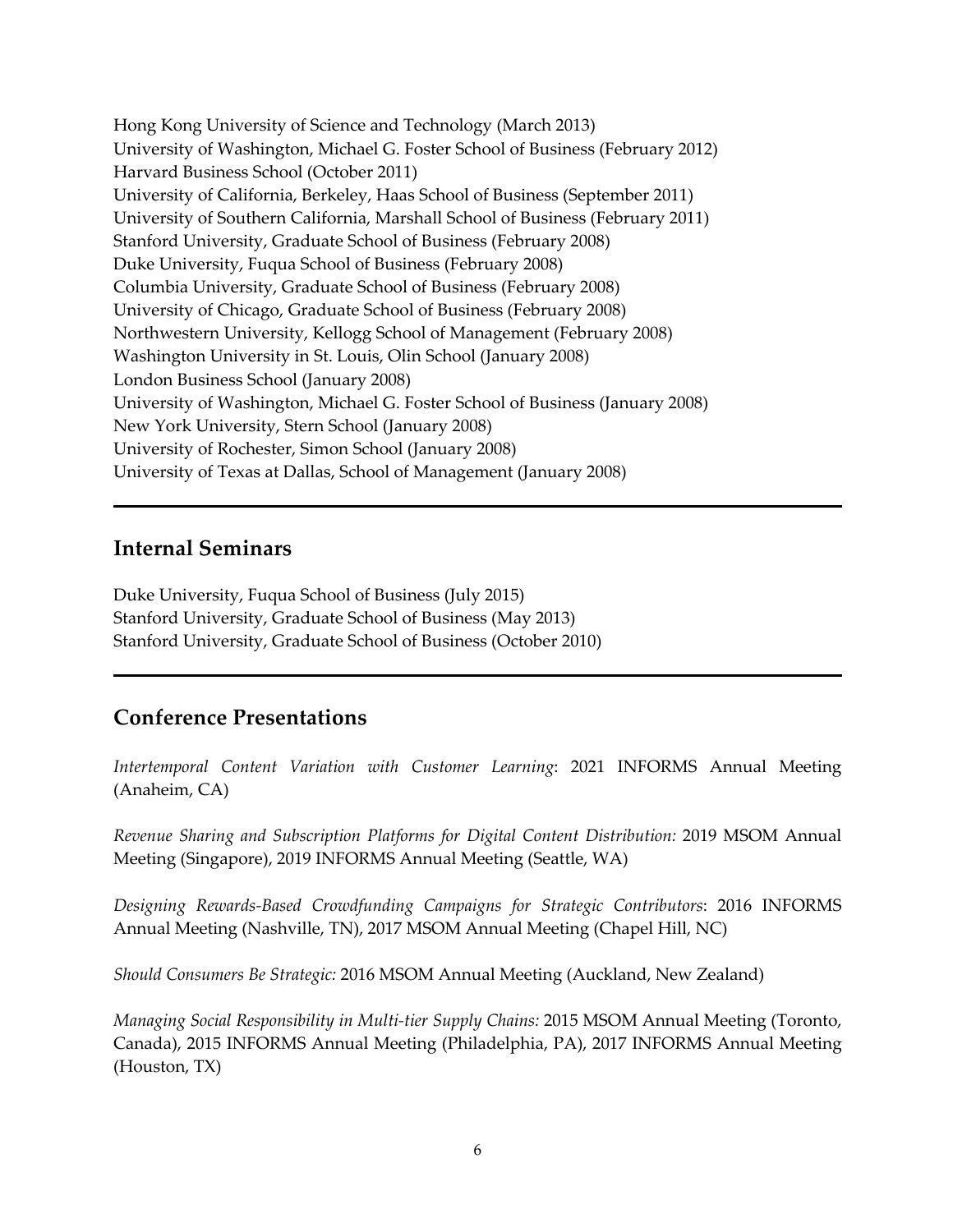*Responsible Sourcing in Supply Chains:* 2014 INFORMS Annual Meeting (San Francisco, CA), 2015 POMS Annual Meeting (Washington, DC)

*Supply Chain Contracting with Quality Choice:* 2013 INFORMS Annual Meeting (Minneapolis, MN), 2014 POMS Annual Meeting (Atlanta, GA)

*Competing for Socially Conscious Consumers: The Role of Supply Chain Structure:* 2012 INFORMS Annual Meeting (Phoenix, AZ), 2014 POMS Annual Meeting (Atlanta, GA)

*Capacity Investment when Demand Depends on Bankruptcy Risk:* 2012 INFORMS Annual Meeting (Phoenix, AZ)

*Inventory Pooling with Strategic Customers:* 2012 MSOM Annual Meeting (New York, NY), 2010 INFORMS Annual Meeting (Austin, TX), 2009 INFORMS Annual Meeting (San Diego, CA)

*Cost Reduction and Quality Improvement when Consumers are Strategic:* 2009 INFORMS Annual Meeting (San Diego, CA)

*The Value of Fast Fashion:* 2010 Innovation in Operations Conference at London Business School (London, UK), 2009 INFORMS Annual Meeting (San Diego, CA), 2009 MSOM Annual Meeting (Cambridge, MA), 2008 INFORMS Annual Meeting (Washington, DC)

*Capacity Investment by Competitive Start-ups:* 2009 INFORMS Annual Meeting (San Diego, CA), 2008 INFORMS Annual Meeting (Washington, DC), 2006 MSOM Annual Meeting (Atlanta, GA), 2005 INFORMS Annual Meeting (San Francisco, CA)

*Selling to Strategic Consumers When Product Value is Uncertain:* 2007 INFORMS Annual Meeting (Seattle, WA)

*Purchasing, Pricing, and Quick Response in the Presence of Strategic Consumers:* 2007 INFORMS Annual Meeting (Seattle, WA), 2007 MSOM Annual Meeting (Beijing, China), 2007 INFORMS International (San Juan, Puerto Rico), 2007 Washington University Workshop on Strategic Customer Behavior in Operations Management (St. Louis, MO)

*Long-Term Contracts Under the Threat of Supplier Default:* 2007 MSOM Annual Meeting (Beijing, China), 2007 INFORMS International (San Juan, Puerto Rico), 2007 International Motor Vehicle Program Mini-Conference (Philadelphia, PA), 2006 INFORMS Annual Meeting (Pittsburgh, PA), 2006 Carnegie Mellon Integrated Finance and Operations Conference (Pittsburgh, PA), 2006 Michigan Integrated Risk Management in Operations Conference (Ann Arbor, MI)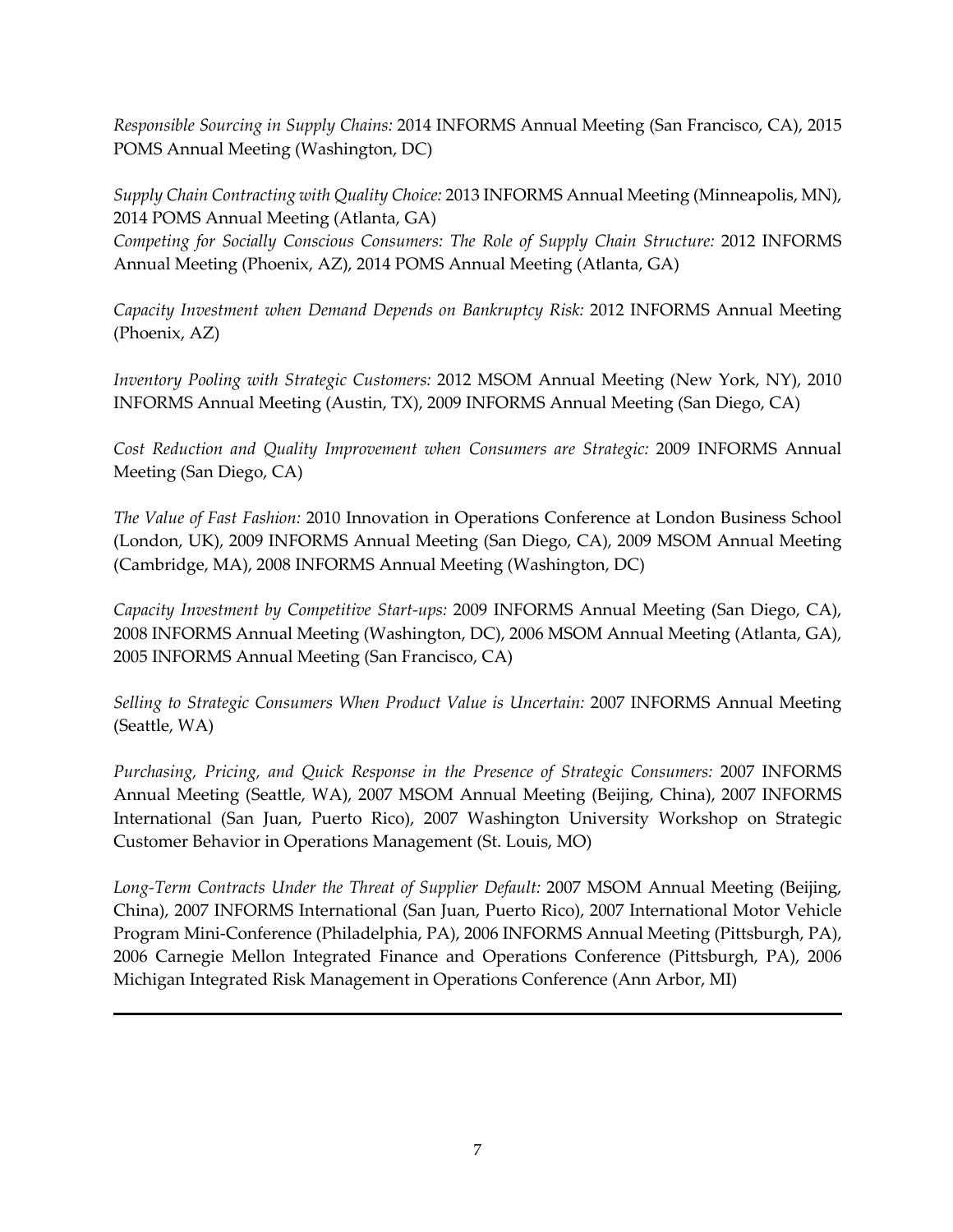# **Honors**

Finalist, *Management Science Best Paper in Operations Management Award*

- 2012 for "The Value of Fast Fashion: Quick Response, Enhanced Design, and Strategic Consumer Behavior"
- 2013 for "Selling to Strategic Consumers when Product Value is Uncertain: The Value of Matching Supply and Demand"
- 2013 for "The Value of Fast Fashion: Quick Response, Enhanced Design, and Strategic Consumer Behavior"

Finalist, *MSOM iFORM (Interface of Finance, Risk, and Operations Management) Best Paper Award*

- 2019 for "Disruption Risk and Optimal Sourcing in Multitier Supply Networks"

Journal Service Awards

- *Management Science* Distinguished Service Award, Associate Editor (2018)
- *Management Science* Meritorious Service Award, Associate Editor (2020)
- *Management Science* Distinguished Service Award, Reviewer (2009, 2010, 2011, 2012, 2013, 2014)
- *Management Science* Meritorious Service Award, Reviewer (2016)
- *Manufacturing & Service Operations Management* Meritorious Service Award, Reviewer (2008, 2009, 2011, 2013, 2014, 2015)

Fuqua Teaching Awards

- 2018 for Operations Management (Daytime MBA Core)
- 2020 for Operations Management (Daytime MBA Core)

Fletcher Jones Faculty Scholar, Stanford GSB (2009-2010, 2012-2013)

Doctoral Fellowship, Wharton (2003-2008)

Wharton-Lehigh Summer NSF IGERT Grant (2005-2007)

Hallett Smith Prize, Caltech (2002)

Caltech Cambridge Scholar (2001)

Caltech Undergraduate Research Fellow (2000, 2001)

# **Media Coverage**

"A Bargain Hunter's Paradox," *Duke Fuqua Insights*, May 2020.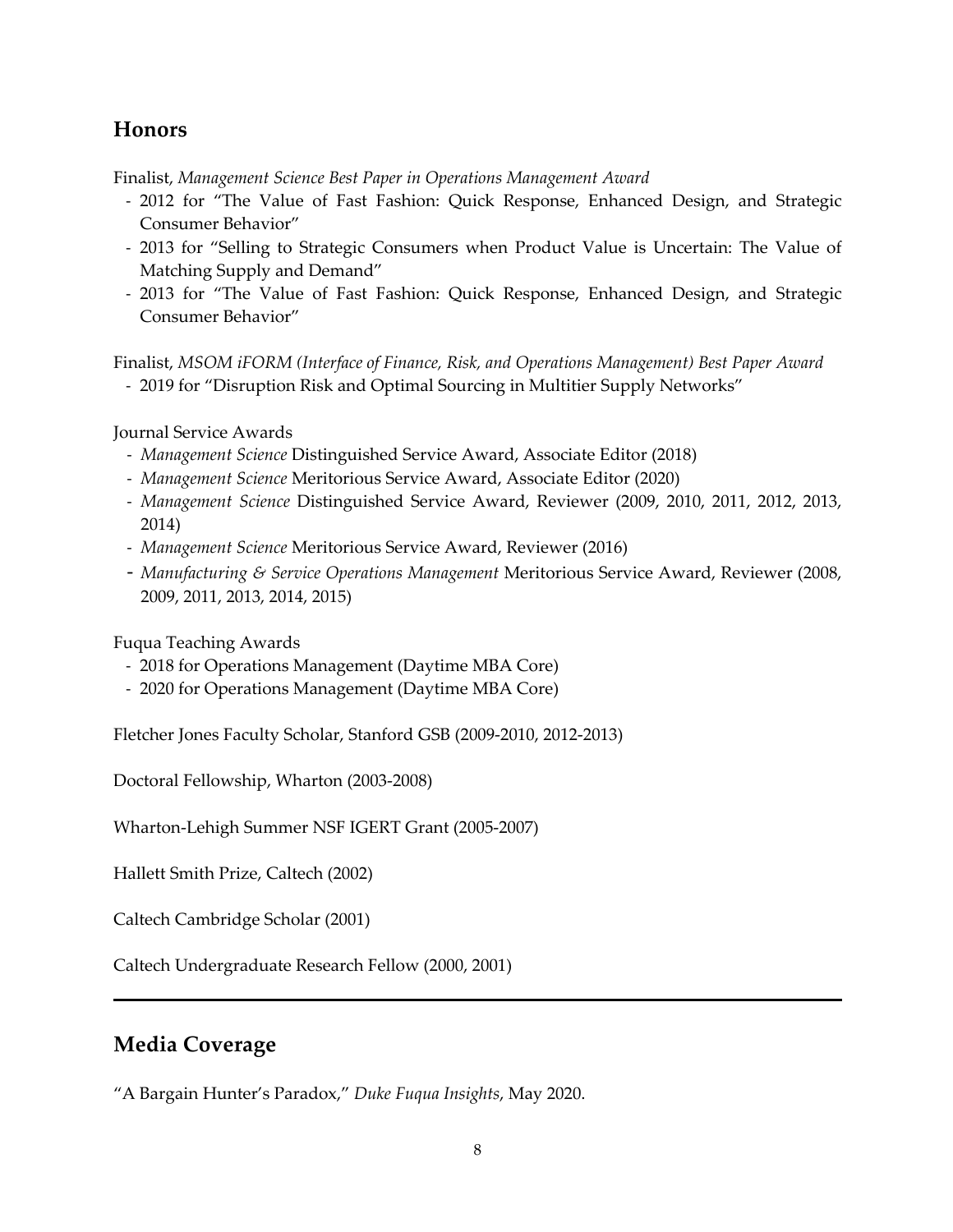"To Buy or Not to Buy," *Questrom School of Business*, December 2019.

"How to Succeed at Crowdfunding," *Duke Fuqua Insights*, January 2019.

"How Big Brands Can Cultivate Ethical Suppliers," *Stanford Business Insights*, October 2016.

"Paying More for Responsible Sourcing Can Encourage the Opposite, Research Finds," *Duke Fuqua Insights*, September 2016.

"Outsourcing May Be Slowing Down Apparel Firms," *Stanford Business Insights*, January 2010.

"The Games Companies Play," *U.S. News & World Report*, August 1, 2007.

"Here Today, Discounted Tomorrow: Strategic Shoppers Know When to Buy, and at What Price," *Knowledge@Wharton*, May 31, 2007.

# **Professional Activities & Service**

### Editorial Positions

- *Management Science* (Associate Editor, 2014 Present)
- *Manufacturing & Service Operations Management* (Special Issue and Guest Associate Editor, 2015-18; Associate Editor, 2019 – Present)
- *Production and Operations Management* (Senior Editor, 2014 2018)

### Reviewer

- *Management Science*
- *Operations Research*
- *Manufacturing & Service Operations Management*
- *Journal of Marketing Research*
- *Production and Operations Management*
- *Naval Research Logistics*
- *IIE Transactions*
- *European Journal of Operational Research*
- *MIT Sloan Management Review*

### Paper Competitions

- MSOM Student Paper Competition Judge (2010, 2012, 2013, 2014, 2015)
- POMS College of Supply Chain Management Student Paper Competition Judge (2011)

Conference Chair

- 2014 MSOM Sustainability SIG Conference (Co-Chair with Soo-Haeng Cho)